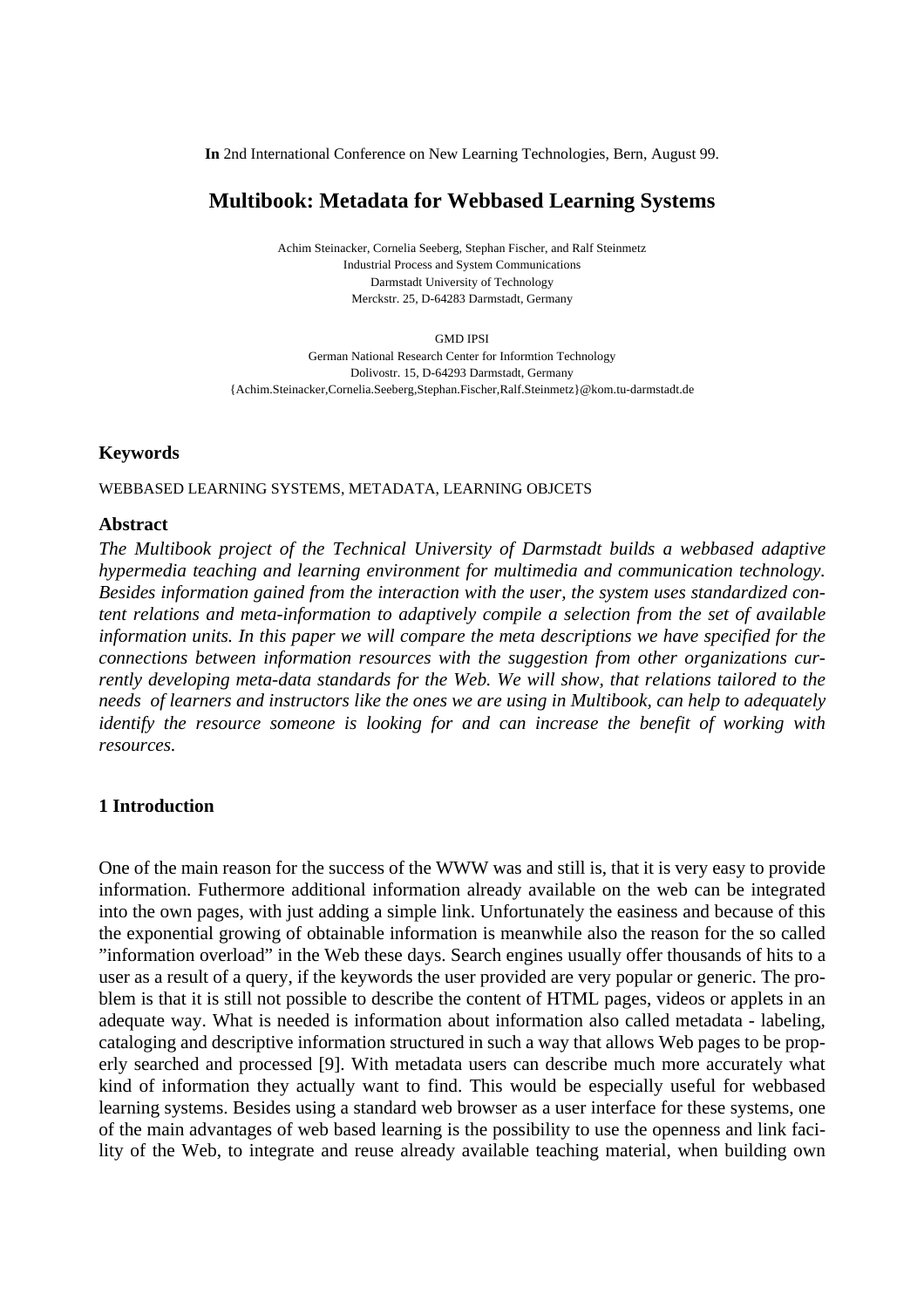learning lessons. Metadata for teaching material should be tailored to the needs of learners and teachers. Consequently a description facility should not only offer the ability to describe for example the difficulty or the implemented learning strategy of a resource. If we think about an example where a user is looking for a document explaining the Discrete Cosinus Transformation and the search engine provides an adequate document. If the metadata for this document would contain links to document explaining or even visualizing Image Compression or the concrete example JPEG, the user could more easily understand the content of the document because the metadata is offering additional links, where the user can learn something about the context the DCT is used in or some concrete examples where it is used. The same is true for an instructor. Imagine someone has built a lesson which gives an overview about the DCT and the appropriate metadata. With adding links from his own description to other documents describing other forms of compression, or to a document going into the mathematical details of the DCT, available somewhere else on the web, the instructor can enrich his own lesson, without implementing all necessary documents itself. These small examples show that the relation between metadescriptions for learning resources can play a key role for learners and instructors.

The paper is structured as follows. In Section 2 we will provide an overview of the most common meta data project, the Dublin Core and a short introduction in a meta data project for learning material from the IEEE, the Learning Objects Metadata (LOM). After identifying the inadequacy of the way these metadata projects describe the relations between metadata descriptions, in Section 3 we will introduce the metadata we are using in the Multibook project. We will show that the small number of relations we have developed can help both instructors and learners to better identify the teaching resources for reuse and combining or learning. Section 4 will conclude the paper.

#### **2. Metadata for the Web**

The frustration of retrieving thousands of hits, for someone seeking for information at todays Web search engines, has increased the interest in metadata standards and practices. Metadata usually describes an Internet resource: what it is, what it is about, where it is, and so on. Metadata is not limited to describing textoriented documents. Any resource (e.g. video, image, audio, etc.) can be described with an appropriate metadata element set. The first aspect which must be addressed is what set of information is to be captured by the metadata. This will depend on the type of the resource and on the purpose of the metadata. A metadata scheme must be sufficiently flexible to capture useful information about a wide variety of resources for a range of purposes. Ideally, a single metadata scheme should be used as this minimizes the cost of using metadata. The second aspect is the production of metadata. Metadata is essentially a summary of the data produced by various levels of "intelligence". Using humans to generate these summaries is expensive and metadata systems attempt to reduce this cost by making humans more productive by automating as much of the process as possible. The final aspect of metadata concerns how the metadata is accessed and used. It must be retrieved in a form which can be processed with its semantics preserved. An important use of metadata is as a mechanism for resource location in distributed networks like the Internet. Metadata can provide information for the user to identify which resources they might be interested in. Once a resource has been identified, metadata provides the information to allow the resource to be accessed. The basic model used for metadata is known as "attribute type and value" model. Metadata is represented as a set of facts about the resource (e.g. Title, Author). Each fact is represented as an attribute (also known as an element). An attribute contains a type (which identifies what information the attribute contains) and one or more values (the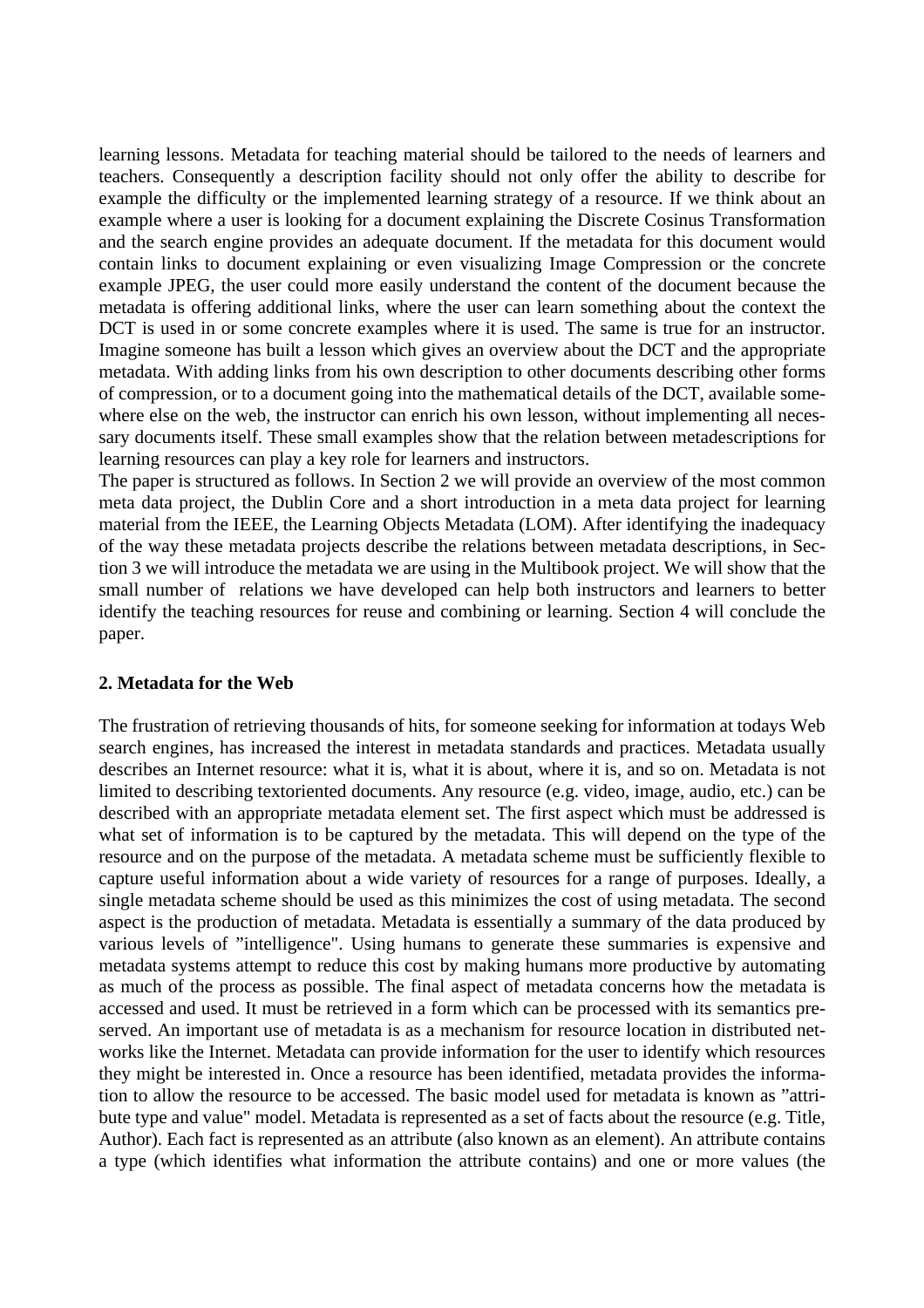metadata itself).A very basic and simple approach to describe web-resources with metadata is the DublinCore which will be briefly described in the following.

The Dublin Core elements are text-oriented and therefore also readable for humans and understandable for machines.

## **2.1 Dublin Core**

Dublin Core is one of the best-known schemes and was invented by the library community. The name of the schema comes from the town of the first meeting of the working group, Dublin, Ohio, USA. Dublin Core is a specialized vocabulary associated with bibliographic information and consists of fifteen elements [1]:

1.Title 2.Author or Creator 3.Subject and Keywords 4.Description 5.Publisher 6.Other Contributor 7.Date 8.Resource Type 9.Format 10.Resource Identifier 11.Source 12.Language 13.Relation 14.Coverage 15.Rights Management

As noticed, this metadata-standard has its roots in describing traditional library resources because it favours document-like objects. Additionally, some attributes like author, publisher or contributor may be of crucial importance for publications lists or copyright questions, for describing and identifying a learning resource they are less useful.

# **2.2 Learning Objects Metadata**

A more appropriate metadata-standard for describing learning resources than the Dublin Core is currently developed by the IEEE P1484.12 Learning Objects Metadata Working Group. Learning Objects are defined as any entity, digital or non-digital, which can be used, reused or referenced during technology-supported learning. Examples of technology-supported learning include computer-based training systems, interactive learning environments, intelligent computer-aided instruction systems, distance learning systems, and collaborative learning environments. The motivation for and benefits from metadata describing learning resources among others are [2],[5]

- To enable learners or instructors to search, evaluate, acquire, and utilize learning objects.
- To enable the sharing and exchange of learning objects across any technology supported learning systems.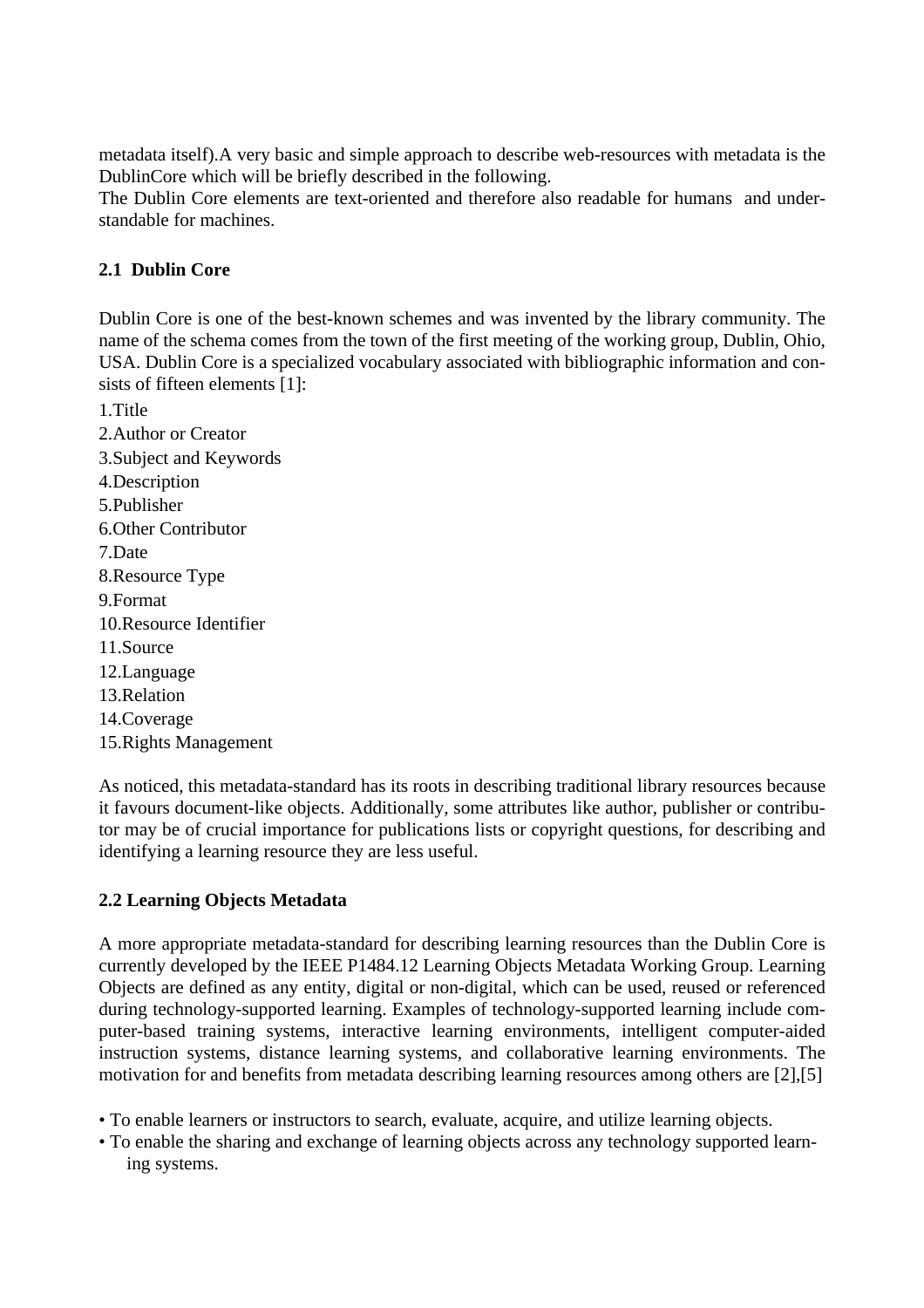- To enable the development of learning objects in units that can be combined and decomposed in meaningful ways.
- To enable computer agents to automatically and dynamically compose personalized lessons for an individual learner.
- To enable education, training and learning organizations, both government, public and private, to express educational content and performance standards in a standardized format that is independent of the content itself.
- To enable the development of education standards could consist simply of itemized lists of required domain modules for given grade levels.

These learning objects metadata also contain a relation-attribute to express correlation of different resources. Unfortunately the possible values for this attribute are the same as for the DublinCore The values are:

{isPartOf, HasPart, IsVersionOf,HasVersion, IsFormatOf,HasFormat, References IsReferencedBy, IsBasedOn, IsBasisFor, Requires IsRequiredBy }

The values of the relation attribute are also text-document oriented. The "partOf"-value for example represents the fact, that a text or an image is a physical part of another document. It is not possible to model the situation that a concept explained with this resource is "a part Of" a more general concept. For example one cannot map that the Discrete Cosine Transformation (DCT) is a part of Image Compression. Other values like "IsBasedOn" allow the description of a semantic relation between two resources. But again, the roots of these values limit the possibility to express relations to bibliographic tasks. The values of the relation attribute in the IEEE metadata standard are therefore insufficient for modeling relations between resources a learner or an instructor is interested in.

Probably someone has not found what she/he was actually looking for, although she/he has described his/her requirements with metadata. If the resources which were returned from a search query would also offer links to related topics in a meaningful way, this could help to better find what someone was looking for. Furthermore even if the results of a query fulfilled the users claims, it might be interesting for her/him to find links to an alternative or a more detailed explanation or a visualization of the same topic.

Additionally a requirement like the possibility to combine learning objects in a meaningful way can be easily fulfilled, if the resources itself provide links to additional but related material, that can be used to build a learning lesson.

These features are not only useful for instructors which build lessons and teaching material for the web, the same is also true for a learner. In the next section we want to introduce the metadata we use for relations between resources in the Multibook. We will show that just a small amount of possible values between relations enables the system to offer suitable informations for users and is even able to generate complete lessons itself with combining the information reassures.

### **3 MULTIBOOK**

The Multibook project developed by the Technical University of Darmstadt and the Fern-Universität Hagen is a webbased adaptive hypermedia teaching and learning environment for multimedia and communication technology. Hereby, the demands of diverse user groups, user levels and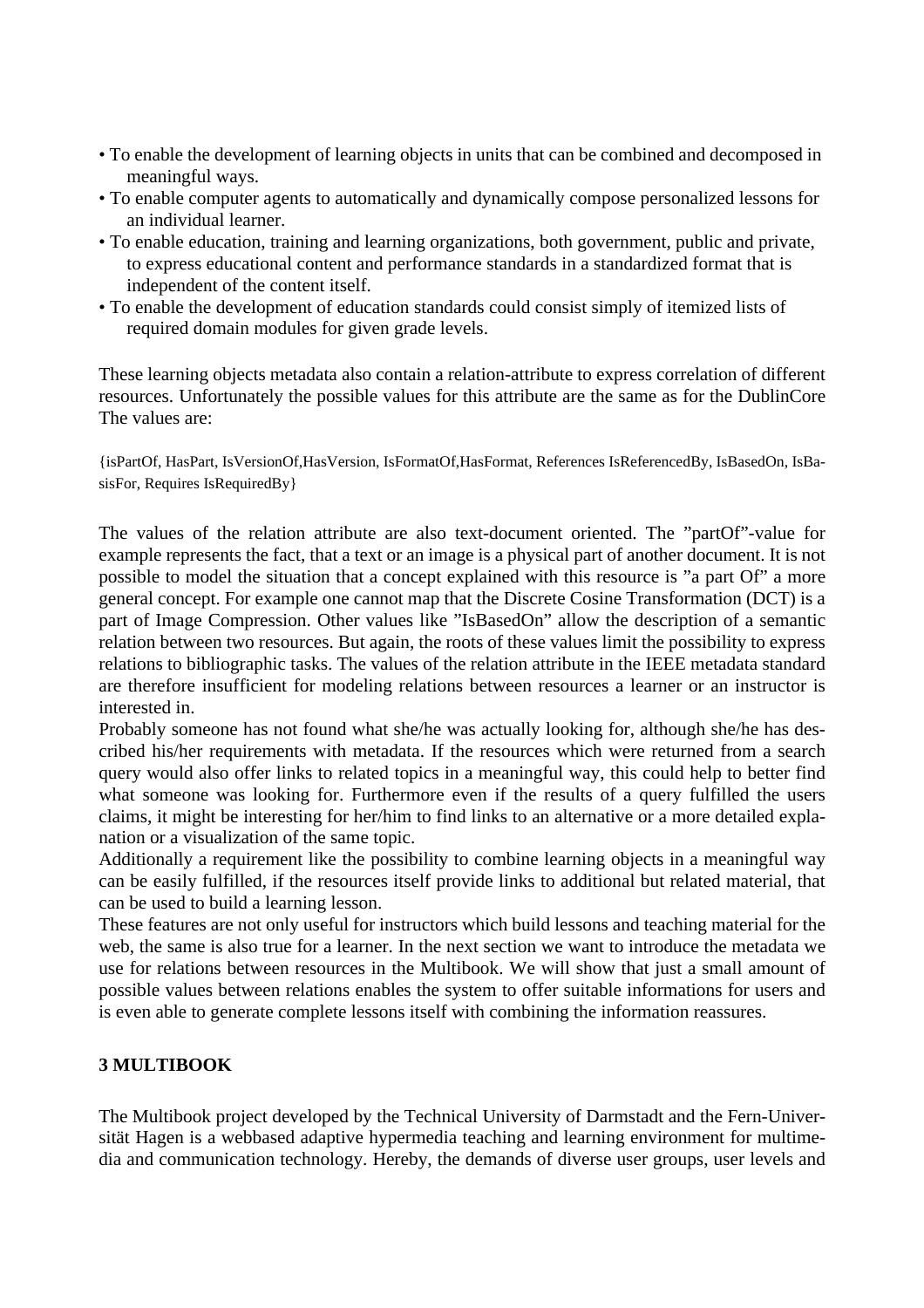especially of diverse learning strategies are taken into account. Besides information gained from the interaction with the user, the system uses standardized content relations and meta-information to adaptively compile a selection from the set of available information units (media bricks). To be able to accomplish this task, the content and metadata concerning the content must be represented in a formal way, that enables the system to operate on it. As a result the system can play the role of a guide for the user.

#### **3.1 MULTIBOOK'S Knowledge Base**

There are two spaces where the information and the metadata are modeled: a domain model, which we call the ConceptSpace, and the MediaBrickSpace, where knowledge is represented in small modular pieces of text, images, audio, video, or animation. There are objects (concepts and media bricks), relations (semantic in the ConceptSpace and rhetorical in the MediaBrickSpace) and attributes of the media bricks. The concepts and the actual content are therefore separated. While a teaching method reflects the concepts and especially the order in which concepts are displayed, the actual content represented by the media bricks transforms user preferences into a suitable document. In other words, the ConceptSpace represents the domain, the MediaBrickSpace is a set of possible explanations of this domain. Formalization of the content to be learned lies at the core of the Multibook approach. However, we cannot aspire to substitute or completely control the process of learning from text or multimedia material rendered for human consumption and typically not available in a formal description. Our approach is to compose individualized lessons using the network of facts and concepts from the subject domain (ConceptSpace) as an access structure to a body of text and multimedia material rather than to generate lessons directly by turning facts from the domain model into sentences, diagrams, questions and tests. Being used as an index to the original learning material, an approach much closer to publishing practice, related to structuring and re-using assets etc., the facts in the ConceptSpace will not mirror each assertion that is made in the media bricks. It is of crucial importance for the approach to adequately choose the level of granularity, i.e. the detail and extent to which the subject field (and the learner's knowledge about it) is modeled. As a consequence of not formalizing in detail every statement of each media brick, the information we have about which bricks to combine into a lesson is a very general thematic information. If we want to take into account additional characteristics of the media bricks, e.g., their level of difficulty, or how the bricks fit into a certain argumentative strategy this information has to be given explicitly as attributes. We also established relations between the media bricks, these relations are not semantic, but rhetorical.

These considerations influenced the modeling of both the ConceptSpace and the MediaBrick-Space which will be described in the following.

### **3.2 ConceptSpace**

As a rule of thumb, we choose the level of granularity such that objects of the model identify topics that could serve as chapter headings in a multimedia study book. The difference to traditional chapter headings is evidently that the information is held independently from the texts and other media bricks, with the effect that the topics are "centralized" instead of being scattered across the body of material. Formally, this is realized as an entity relationship model, where each object appears only once and accumulates information. Conversely, every topic that is to be related with some other piece of information has to be modeled as an object. While a few instance objects may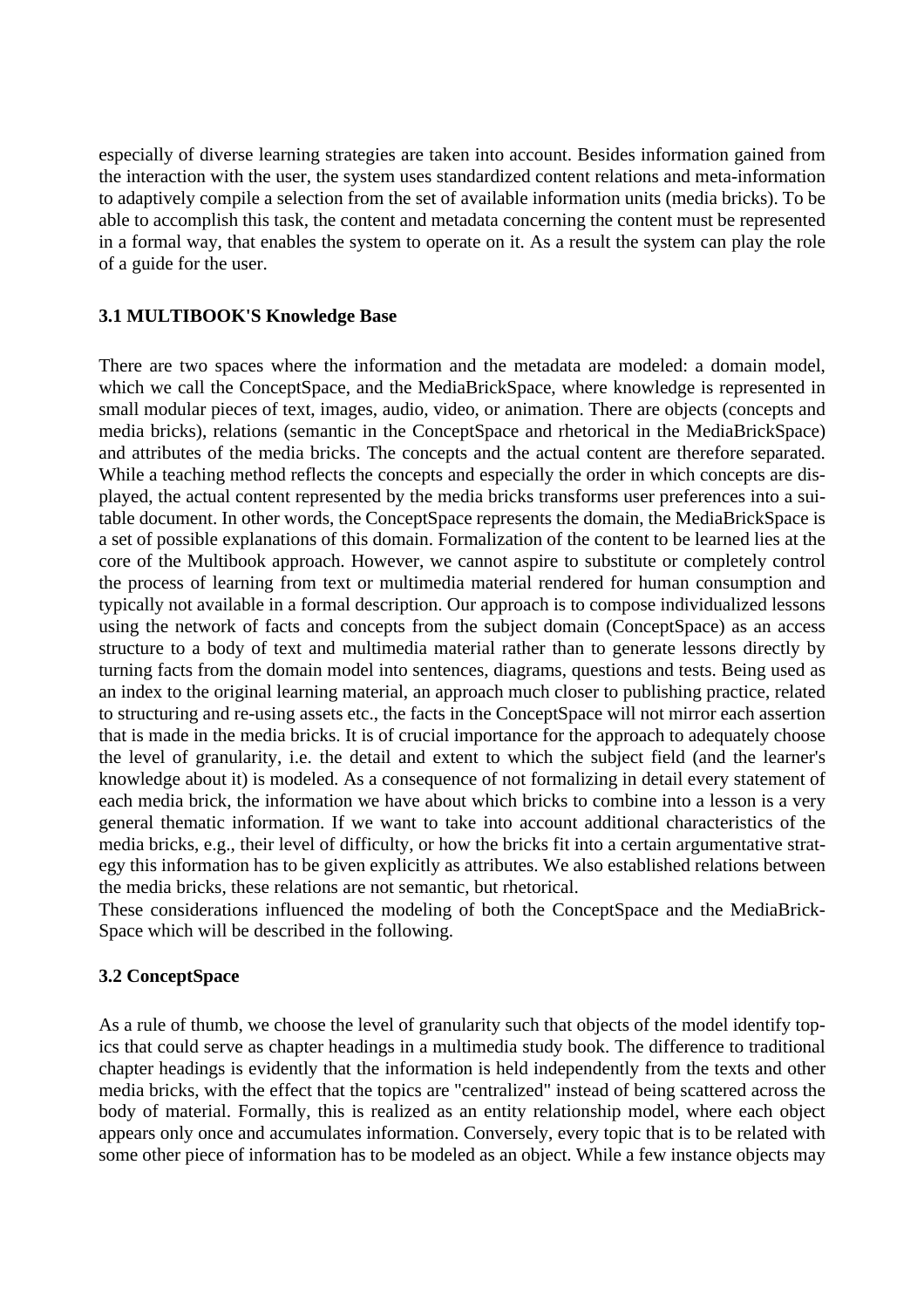be relevant (some concrete person or company, etc.) the main part of the network will be formed by abstract concepts.

Such a focus on topics/concepts suggests that our ConceptSpace will be a terminological ontology rather than an axiomatic ontology, i.e. an ontology where concepts and relations have associated axioms and definitions that are stated in logic or some computer oriented language that can be automatically translated to logic. [6]. We have, however, to draw a clear distinction between the generic and the partitive hierarchy relation (a distinction, the necessity of which is discussed in the area of domain modeling [3]). We are building upon this distinction when identifying, e.g., a component (AEpart) of a media server, a certain type of file server (generic) as a topic to be explained but want to start the explanation of the component, say a disk controller, with principles applying to controllers in general. Up to a certain point, deciding whether talking to the learner about controllers at a given stage of the file server lesson makes sense, assumes a conclusion across a path composed of different relations. To this end, we found it necessary to look at the AEpart relation as a statement relating the set of instances of one concept with the set of instances of the other and to additionally quantify this statement. In general, it must be possible to query the network starting from arbitrary points. This makes it necessary to also think of the terminological relation that we use as statements/assertions that have to be correct no matter which way you read them. They may not be based on implicit assumptions in which order the material is presented or any other context information.

We employ the following set of relations for the ConceptSpace (a more detailed explanation of the relations can be found in [7]:

- Superconcept
- AEpart
- EEpartOf
- InverseProcedure
- Follows
- ProblemSolution
- Partition: Difference (Rahmstorf Relations)

There are different possibilities to choose a set of relations. The granularity of the model relates to the fact that we are interested in roughly structuring the domain rather than completely representing all facts. In the vocabulary of Knowledge Engineering, this makes our ConceptSpace a terminological rather than an axiomatic ontology [6]. We are aware of the benefits that the extended use of verb concepts, and the expression of a greater variety of facts they allow, could have for our domain. However, the current model is, for simplicity reasons, mainly built around noun concepts [3]. Semantic relations strongly guide the composition of lessons but do not predetermine a unique set of topics and the order of these, to map a single order of specific topics onto a teaching method.

### **3.3 MediaBrickSpace**

Media bricks can either be text or other multimedia elements such as images, graphics, video and audio streams and - with the main focus - animations implemented as Java applets. Also these multimedia elements satisfy the requirements of modularity, this means that it is necessary that the format of the media bricks enables the system to describe the content, grade of detail, and the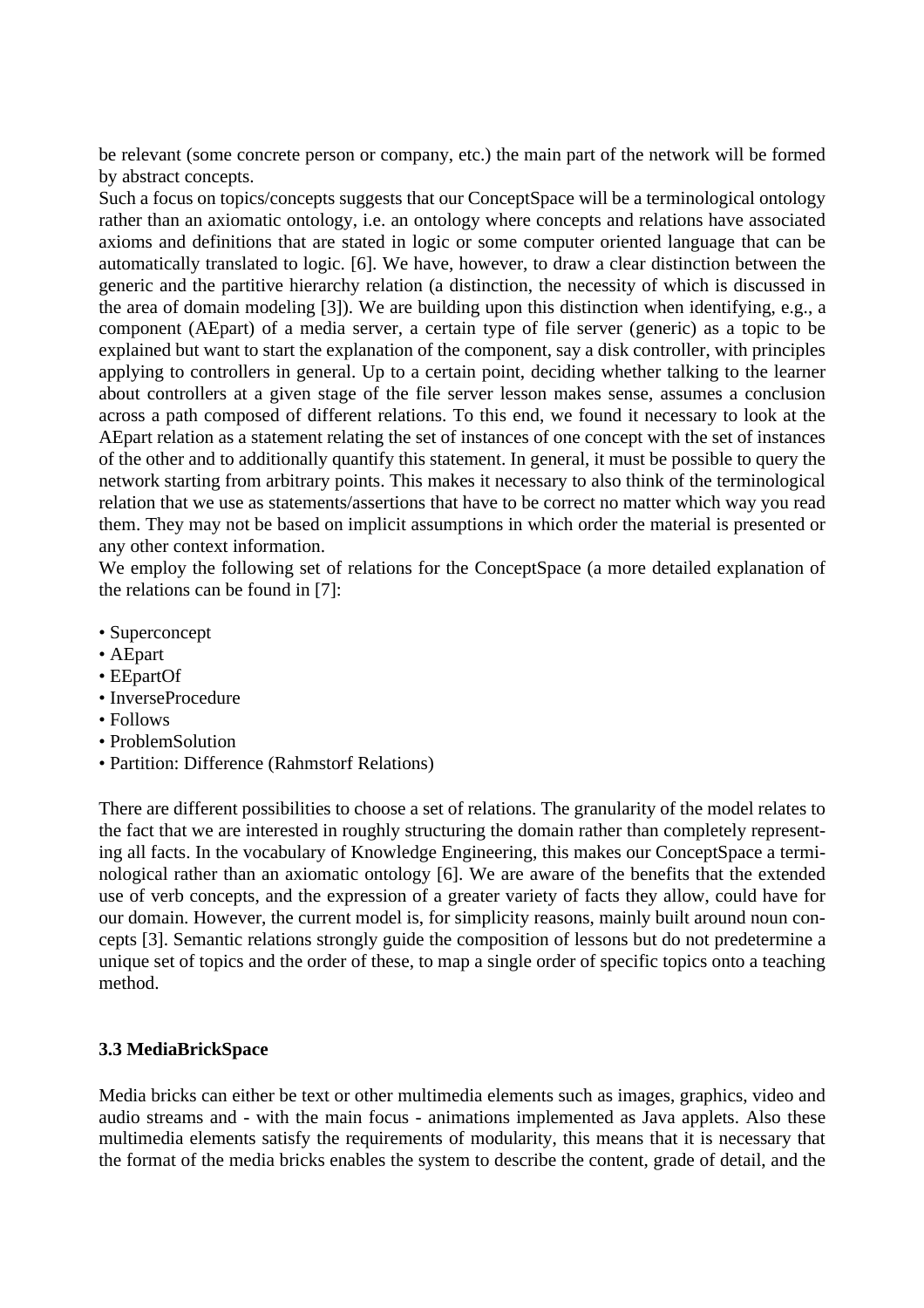underlying pedagogical concept of the media brick. Thus it is possible to integrate a media brick in a lesson, independent of the kind of media. A specific problem is the level of difficulty which is not a matter of a single media brick. Whether a media brick is difficult to understand depends on various aspects, such as background knowledge of a specific user or the media bricks the user has seen/ learnt before. Examples for such rhetorical relations are "deepen" or "explain". It is a major task of the system, to make these relations explicit. We currently use the following relations:

- **example:** MediaBrick B contains a text describing the runlength algorithm, MediaBrick A contains a concrete example with an uncompressed data stream and the runlength encoded stream.
- **illustrates:** MediaBrick B contains a text with some numbers, MediaBrick A contains a diagram illustrating these numbers.
- **instance:** MediaBrick B contains a graphic where all video compressing processes are listed. MediaBrick A describes MPEG.
- **restricts:** MediaBrick B contains a description of a theory, MediaBrick A describes cases where the theory fails.
- **amplifies:** MediaBrick B contains a video stream describing a CSCL system. MediaBrick A contains a text describing how CSCW systems work.
- **continues:** MediaBrick B contains an uncompressed image. MediaBrick A shows the same image runlength encoded.
- **deepens:** MediaBrick B contains an animation visualizing how the DCT works. MediaBrick A contains the formula of the DCT.
- **opposite:** MediaBrick B states a theory of a specialist. MediaBrick A contains a statement of another specialist contradicting the first one.
- **alternative:** MediaBrick B contains an image making clear what a pixel image is. MediaBrick A contains a text explaining a pixel image.

In [8], it is shown that with the relations we are using in both spaces, it is possible to compile lessons for individual learners. Furthermore the system can generate individual table of contents, as a guidance for the learner through the material. This approach can help closing the gap between free navigation and static guidance in an adaptive hypermedia system. We are aware, that the ontology we propose has not the fine granularity as the one described in [4]. The main reason for our model is the openness and extensibility of our system. We believe that the majority of learning resources available on the web are rather complete units examples or tests, than just sentences or phrases, so a more detailed modeling is not necessary. Another reason for using our model is the fact that authors and teachers using a knowledge based learning system must be willing to add the necessary meta-information to both spaces to integrate a learning resource. It is therefore better to reduce the amount of needed informations for describing a resource as low as possible.

### **4 Conclusion**

Metadata standards which are currently under development can help learners and instructors to search, evaluate, acquire and utilize learning objects, but the development and utilization of learning objects in units that can be combined and decomposed in meaningful ways, needs a richer vocabulary for the relation between the information resources than just a bibliograhic view on the material. Relations, tailored to the needs of learners and teachers like the ones we are using